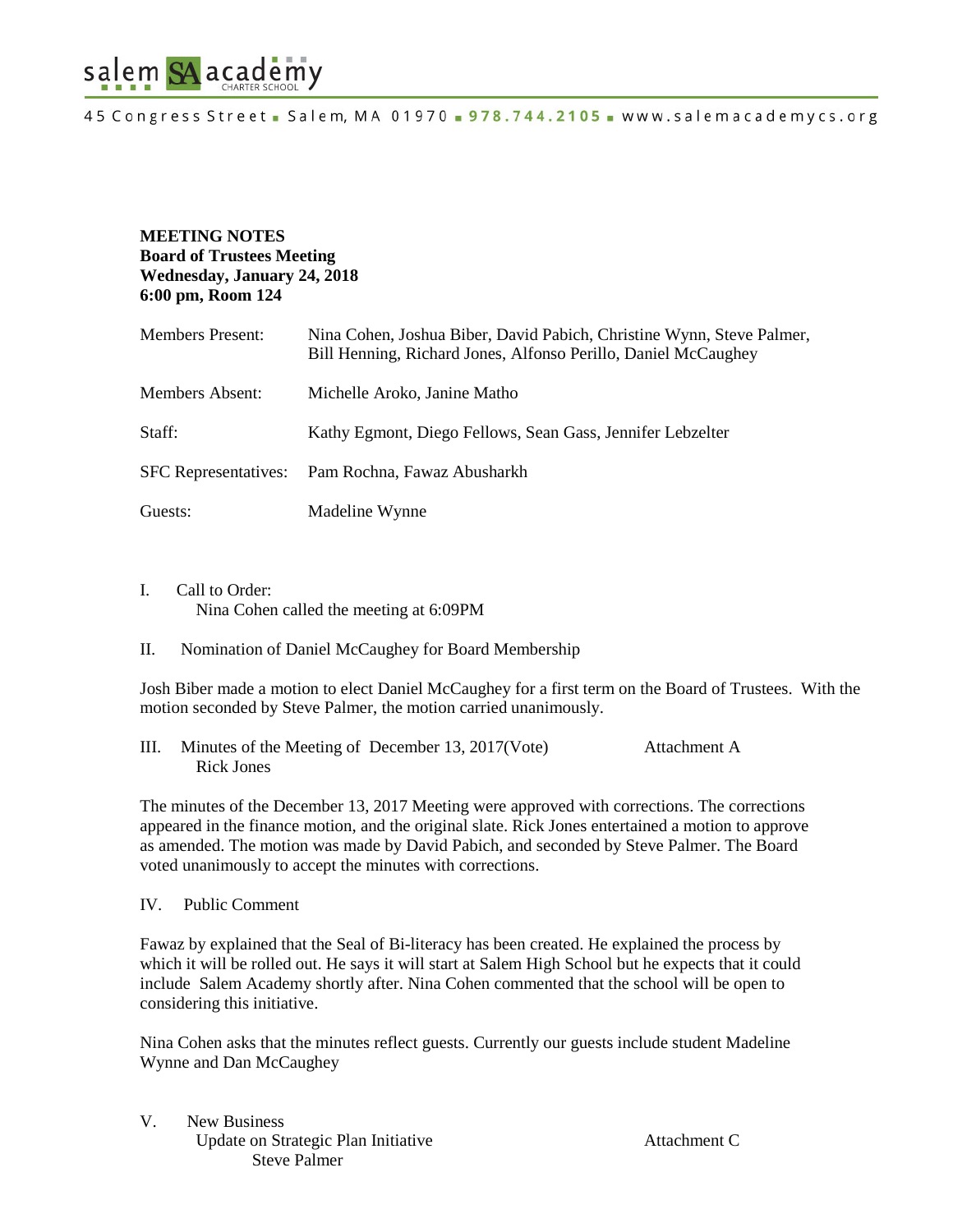# salem SA academy

45 Congress Street - Salem, MA 01970 - 978.744.2105 - www.salemacademycs.org

Steve Palmer began by explaining that we have hired a firm called Strategy Matters to be our facilitator as we begin the Strategic Plan. He announced that this firm stood out for its understanding of the process, the constituencies that we will be working with, and the overall quality of references that were provided. Their principal is Liz O'Connor who will be assisted by Josh Moulton and Brittany Nichols. Steve announced that the next meeting will be on the  $30<sup>th</sup>$ and the next order of business will be to define a steering committee. Kathy added that it is our goal to be done by June over a six month process. Nina noted that the last strategic plan was completed in 2010 and an update was created in 2013. Nina notes that this work is key financially and structurally. We no longer have a green line for expansion. Limited students will affect us financially. Salem Academy needs to look down the road 3-5 years. The understanding is that communication on all levels will be key. We need to build a community and this strategic plan will be a great first step in ensuring a flexible and sustainable community.

- VI. Committee Reports
	- A. Finance Alfonso Perillo Attachment D

Kathy Egmont explained that the most important element from the finance report is that our revenue from tuitions dropped by \$250,000. Kathy explained the tuition projection process, and how it will affect Salem Academy. She noted that if we stay within our budget we should break even by the end of the year. We are fortunate to be in such a state that we can take a loss and not be forced to make drastic cuts. Kathy explains that we have a new staff accountant who will be generating a forecast but is still in the process of onboarding and will continue to learn more about us as time goes on. Steve explains that we budget using projected numbers for the next year. Once we enter September and October and have final numbers for the year, the state begins to take back money it gave using their projections of Salem's spending. Steve also notes that we have been hit like this before six years ago and we have learned our lessons from that experience to be better prepared this time around.

Alfonso share a few Highlights:

- We have 2+ months' cash on hand.
- We have reserves to protect us. Overall balance sheet is strong.
- Liquidity is decent but we will continue to watch this.
- Biggest line on the budget currently is salaries.
- Tuition is our main revenue source.
	- B. Facilities David Pabich

David Pabich reported that we are still working on the punch list for a few items in the Albright Center and Read Gymnasium. The issues are minor but some have been held over since the fall. Since it is winter season we are looking to move quickly to address some of the heating/AC issues. David also discussed challenges in the Read Gym that include, flooring, storage, the crack between the gym and the locker rooms, and the awning that should be above the main gym entrance. He explained that Shetland is in charge of these things and we are staying on top of them. David moved on to discuss the concept of using the gymnasium as a canvas as part of the Urban Art building murals. Shetland was very open to painting the building. Nina followed the discussion with a question about sidewalk safety, and who will pay for its upkeep.

# C. Governance Rick Jones

Rick Jones reported that the Governance Committee met last week. At present, we are at 11 members with the addition of Dan McCaughey. The Governance committee believes that the board will need to add up to 5 more people by the end of this term. Rick mentions that we have identified a few people but will welcome any suggestions that board members have. He mentions that we would love to get candidates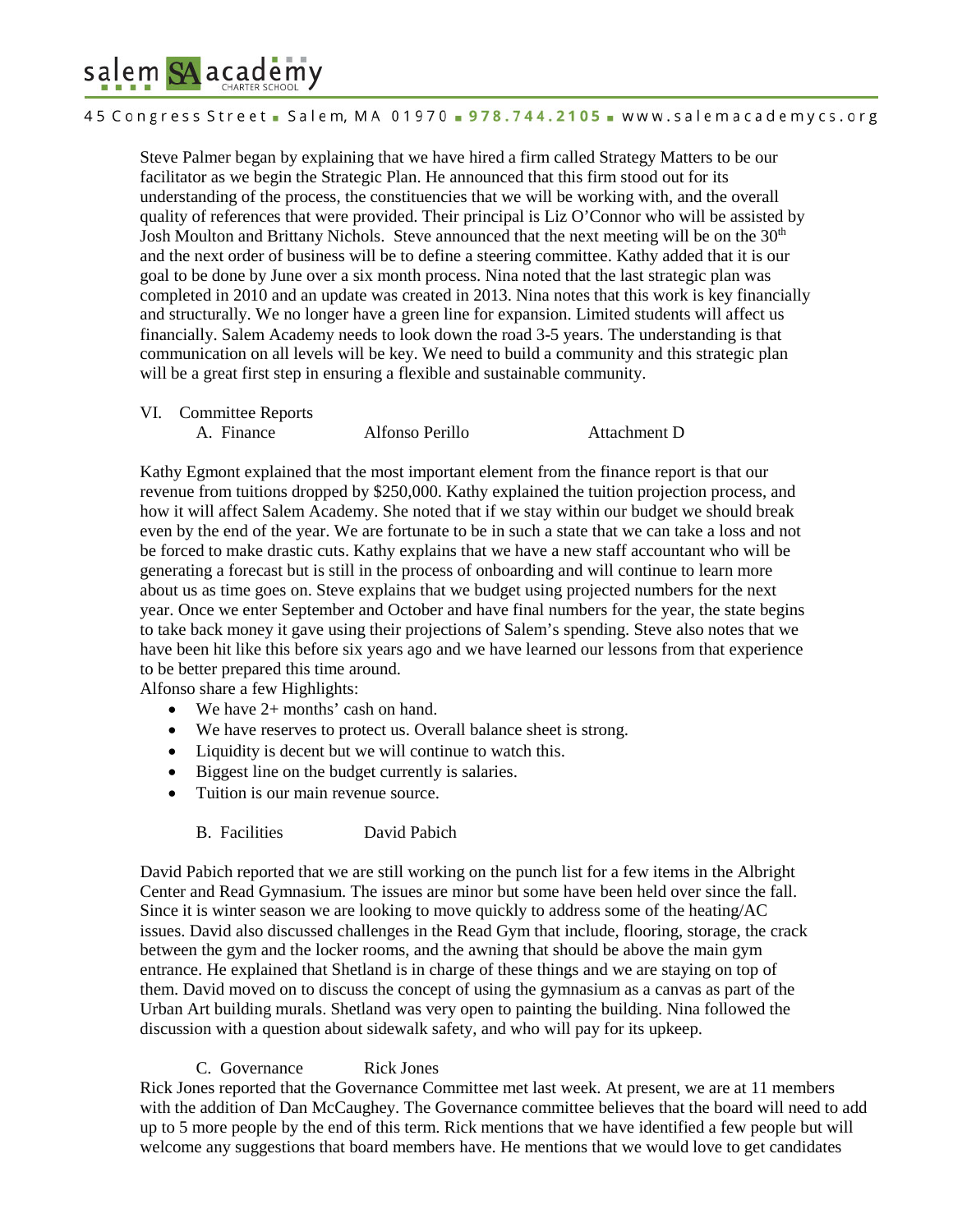

### 45 Congress Street - Salem, MA 01970 - 978.744.2105 - www.salemacademycs.org

with experience in education. We do have volunteers that are serving on committees. A discussion followed regarding recruiting new board members.

### D. Development Christine Wynne

Christine Wynne reported for the Development Committee. She announced that we have chosen April 4, 2018 to host our Arts Alive! Showcase. We are in the process of putting together a small committee to work on the logistics of the event. The first meeting will be February 5. Ideally, she is looking for ways to bring the community together, raise money, and celebrate all the good things happening here at Salem Academy. She explains that this event will be similar to last year's event and will not use the gym but will include more performances since there will not be a dedication. The discussion moves on to talk about ways in which we can increase philanthropic support and how it fits in with the strategic plan. Kathy explains the status of our support from the Read Foundation. Christine cautions that we need to be strategic in how we approach the Foundation for more money and that as part of the last donation; it was expected that we focus our efforts on acquiring new funding sources. Josh mentions that it was his understanding that there may be opportunities for more funding.

## VI. HR Report

Kathy brought apologies from Michelle for her absence. The committee is looking into starting a 403B and working on initiatives from last year.

### VII. SFC report Pam Rochna

Pam Rochna introduced herself as moderator of the SFC. She reports that February 5 is the next meeting and that the SFC meets every other month. She announces that the calendar raffle raised \$9,000. She also noted that the SEF spelling bee is happening and that we have a team. She explains that we as an SFC donate to the event by way of a scratch ticket basket. The SFC is looking for scratch tickets. Please send them in an envelope by Tuesday in an envelope marked SFC. Lastly, she announces that the Yankee Candle fundraiser is coming up. This fundraiser supports the SFC and supports the teacher luncheon, picnic, graduation etc. She notes that the SFC gets 20% and students get 20%. The Yankee Candle fundraiser will begin the week following vacation.

### VII. Head of School Report Sean Gass Attachment E

Stephanie Callahan & Sean Gass provided a written report.

Stephanie Callahan was not present but Sean Gass delivered a report on the Lower and Upper School happenings. Sean announced that Quarter II has ended and he will be sharing the data for Upper School at the February meeting. Early results from Lower School have shown that the math scores have gone up but still are not as good as ELA scores. The 8<sup>th</sup> graders are looking strong and showing higher levels of proficiency. Lower School is using the ANET scores to evaluate who is showing growth and where we need interventions.

Sean continued to explain that Upper School got their PSAT results back. He acknowledges that we have not spent as much time in the past analyzing the scores as we have this year. A discussion ensued that recaps the data presented. Sean explained that the  $11<sup>th</sup>$  grade college class would focus a large portion of the time on SAT prep. In addition, since everyone took the exam this year, we can begin to look at questions types, alignment to standards, and figure out student strengths and challenges on the test. Sean continued the discussion to inform the board that we lost and hired a new ELA teacher over the break. He reports that SACS administered a mid-year staff survey to get a temperature check on staff morale, which results indicate we are doing well. Lastly, Sean provides an update on college acceptance & application process. Of note:

- We have 40 kids eligible for college.
- 384 applications out right now among the 40.
- 133 Applied Early Action. 118 acceptances.